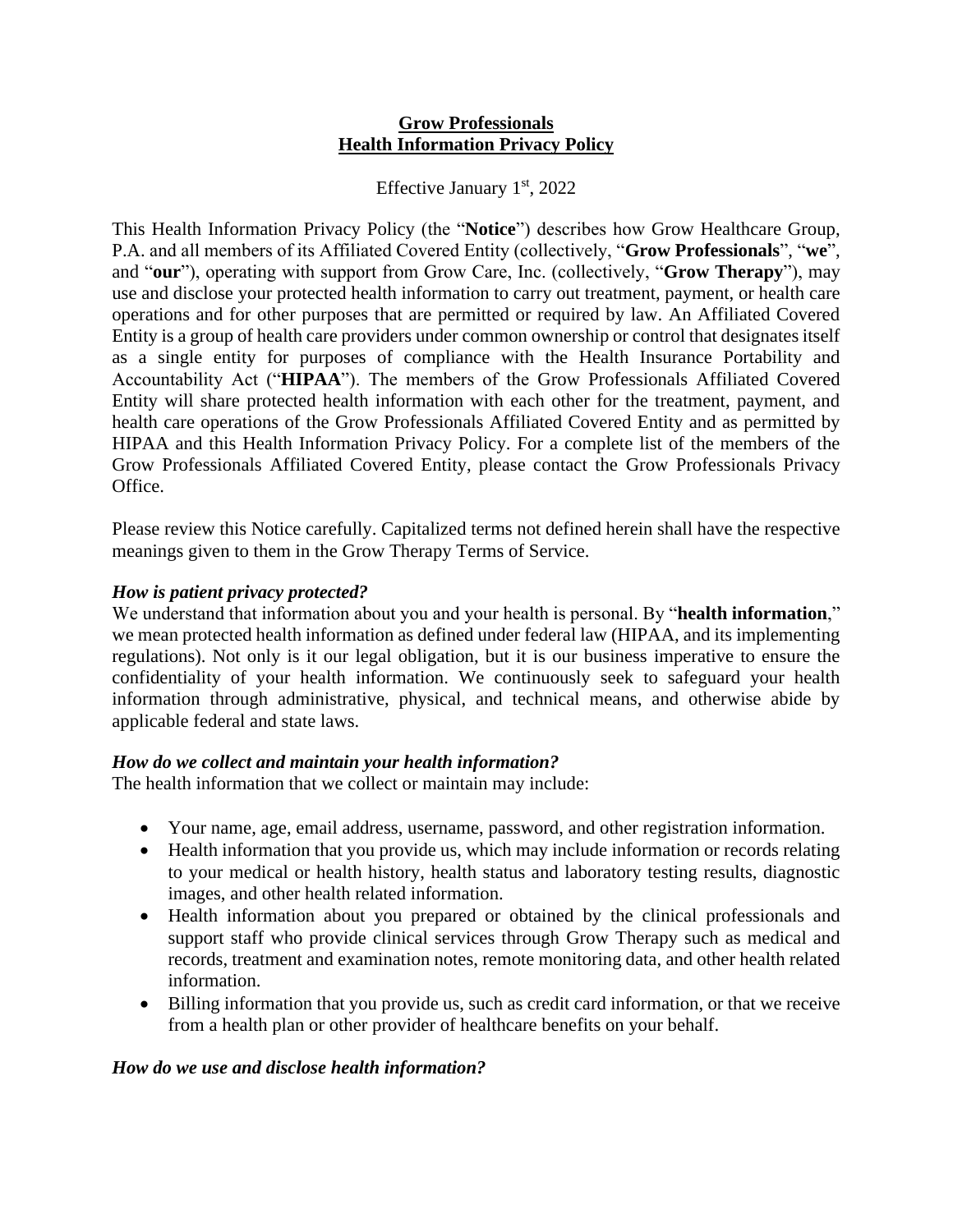We use and disclose your health information for the normal business activities that the law sees as falling in the categories of treatment, payment and healthcare operations. Generally, we do not need your permission for these disclosures under applicable laws. Below we provide examples of those activities, although not every use or disclosure falling within each category is listed:

- **Treatment –** We keep a record of the health information you provide us. This record may include your test results, diagnoses, medications, your response to medications or other therapies, and information we learn about your medical condition through our services. We may disclose this information so that other doctors, nurses, and entities such as laboratories can meet your healthcare needs.
- **Payment** We document the services and supplies you receive when we are providing care to you so that you, your insurance company or another third party can pay us. We may tell your health plan about upcoming treatment or services that require prior approval by your health plan.
- **Health Care Operations** Health information is used to improve the services we provide, to train staff, for business management, quality assessment and improvement, and for customer service. For example, we may use your health information to review our treatment and services and to evaluate the performance of our staff in caring for you.

We may also use and disclose your health information to:

- Comply with federal, state or local laws that require disclosure.
- Assist in public health activities such as tracking diseases or medical devices.
- Inform authorities to protect victims of abuse or neglect.
- Comply with federal and state health oversight activities such as fraud investigations.
- Respond to law enforcement officials or to judicial orders, subpoenas or other processes.
- Inform coroners, medical examiners and funeral directors of information necessary for them to fulfill their duties.
- Facilitate organ and tissue donation or procurement.
- Conduct research following internal review protocols to ensure the balancing of privacy and research needs.
- Avert a serious threat to health or safety.
- Assist in specialized government functions such as national security, intelligence and protective services.
- Inform military and veteran authorities if you are an armed forces member (active or reserve).
- Inform a correctional institution if you are an inmate.
- Inform workers' compensation carriers or your employer if you are injured at work.
- Recommend treatment alternatives.
- Tell you about health-related products and services.
- Communicate within our organization for treatment, payment, or healthcare operations.
- Communicate with other providers, health plans, or their related entities for their treatment or payment activities, or health care operations activities relating to quality assessment and improvement, care coordination and the qualifications and training of healthcare professionals.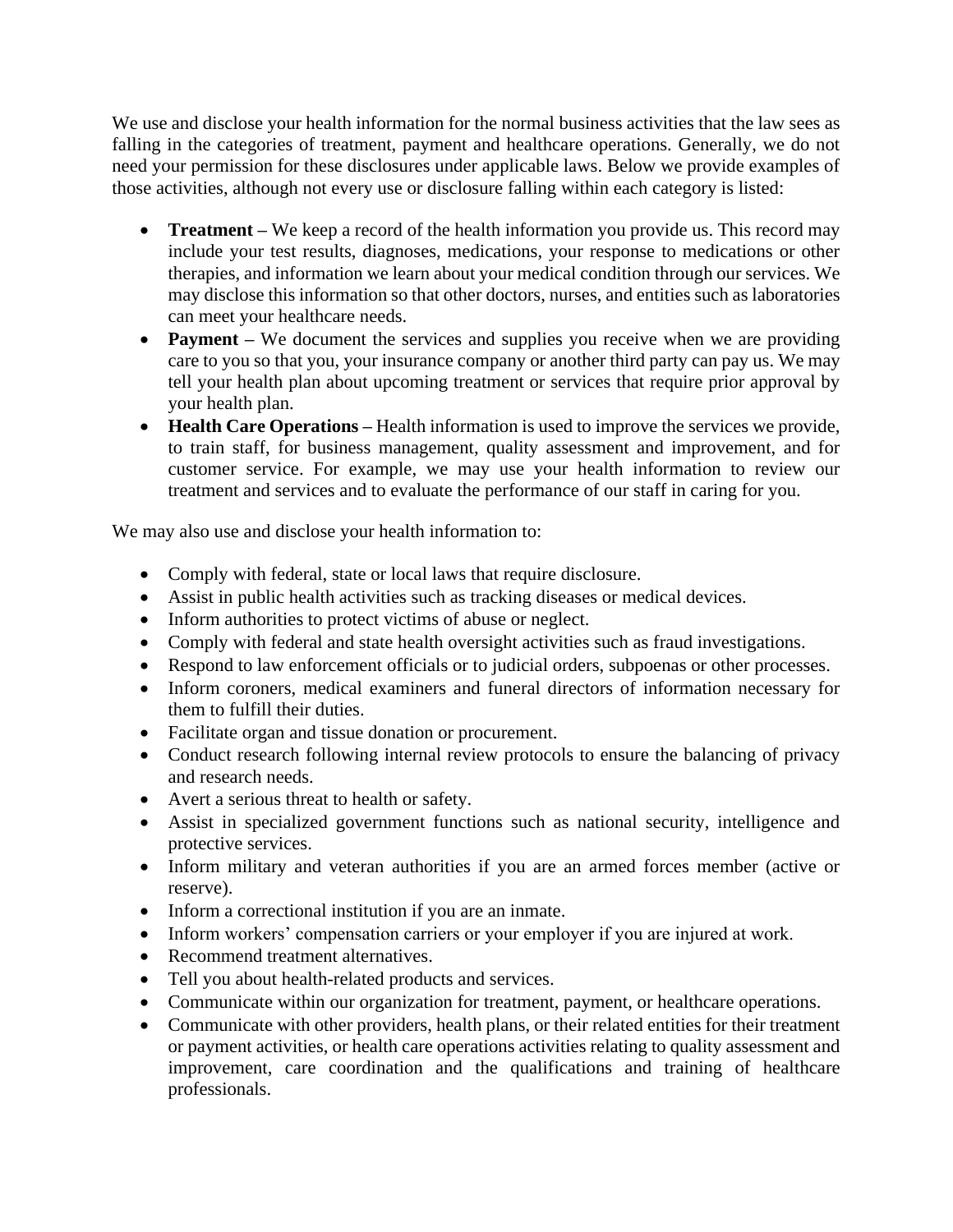- Provide information to other third parties with whom we do business, such as a record storage provider. However, you should know that in these situations, we require third parties to provide us with assurances that they will safeguard your information.
- We may also use or disclose your personal or health information for operational purposes. For example, we may communicate with individuals involved in your care or payment for that care, such as family or guardians and send appointment reminders.

All other uses and disclosures, not previously described, may only be done with your written authorization. We will also obtain your authorization before we use or disclose your health information for marketing purposes or before we would sell your information. You may revoke your authorization at any time; however, this will not affect prior uses and disclosures. In some cases state law may require that we apply extra protections to some of your health information.

## *What are the Healthcare Professional's Responsibilities?*

We are required by law to:

- Maintain the privacy of your health information.
- Provide this Notice of our duties and privacy practices.
- Abide by the terms of the Notice currently in effect.
- Tell you if there has been a breach that compromises your health information.

We reserve the right to change our privacy practices and make the new practices effective for all the information we maintain. Revised notices will be posted on the Site.

## *Do you have any Federal Rights?*

The law entitles you to:

- Inspect and copy certain portions of your health information. We may deny your request under limited circumstances. You may request that we provide your health records to you in an electronic format.
- Request amendment of your health information if you feel the health information is incorrect or incomplete. However, under certain circumstances we may deny your request.
- Receive an accounting of certain disclosures of your health information made for the prior six (6) years, although this excludes certain disclosures for treatment, payment, and health care operations. (Fees may apply to this request.)
- Request that we restrict how we use or disclose your health information. However, we are not required to agree with your requests, unless you request that we restrict information provided to a payor, the disclosure would be for the payor's payment or healthcare operations, and you have paid for the health care services completely out of pocket.
- Request that we communicate with you at a specific telephone number or address.
- Obtain a paper copy of this notice even if you receive it electronically.

We may ask that you make some of these requests in writing.

#### *What if I have a complaint?*